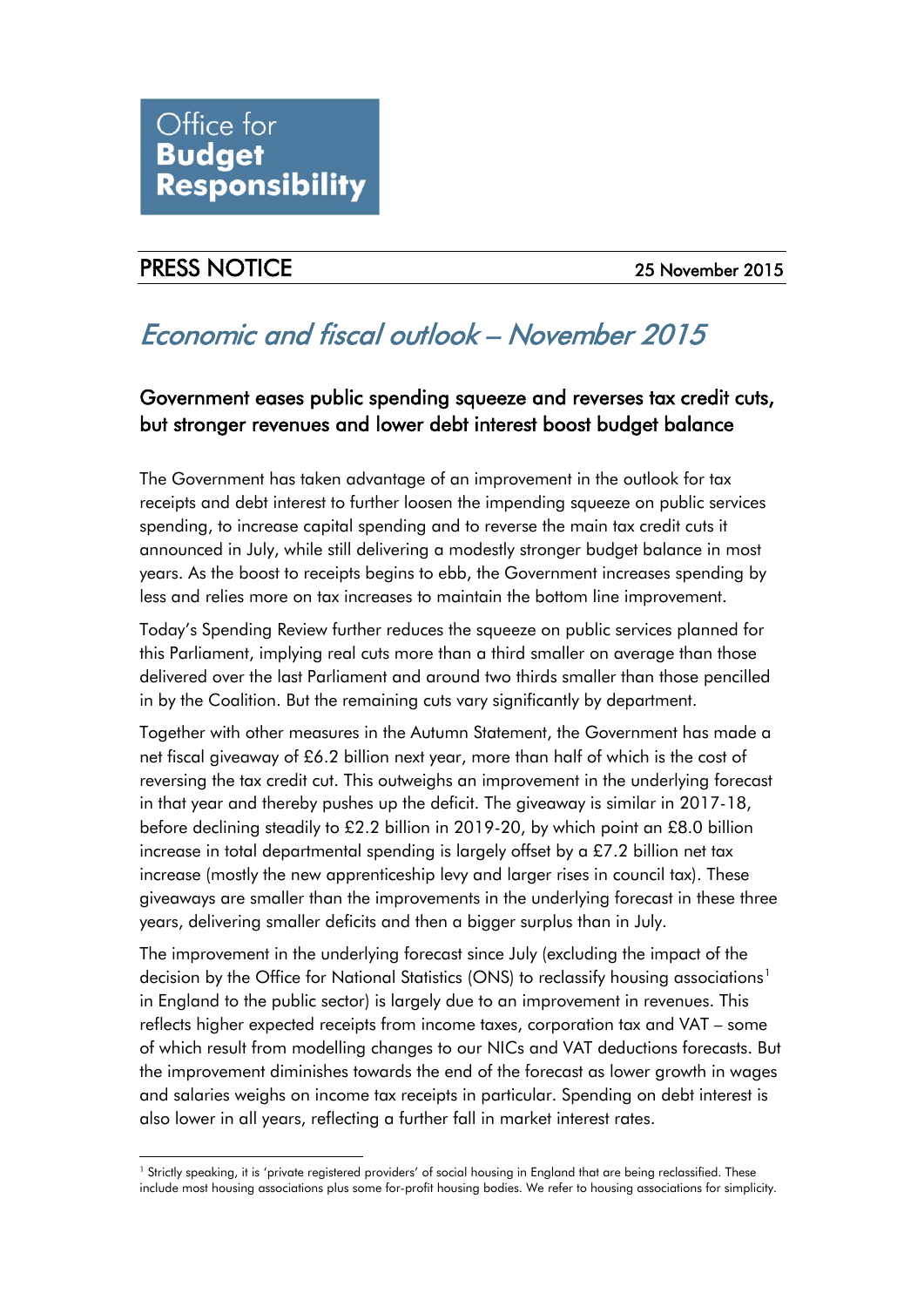The Autumn Statement is expected to have a small impact on the economy, boosting growth a little in the short term (because the pace of fiscal tightening has been eased), but weighing on wage growth in the medium term (as employers are assumed to pass most of the cost of the apprenticeship levy onto their employees).

The measures ensure that public sector net debt continues to fall in every year of the forecast as a share of GDP and that the budget reaches a surplus of £10.1 billion in 2019-20 – thereby meeting the Government's fiscal targets. But the Government is set to breach its self-imposed cap on parts of welfare spending, thanks to the reversal of the main July tax credit cuts and slow progress with disability benefit reform.

Over the full five years of our forecast, the Government's decisions add a cumulative £18.7 billion to public sector net borrowing (significantly less than the £27.0 billion improvement in the underlying forecast). The 'giveaways' include:

- higher spending within Resource Departmental Expenditure Limits (RDEL) which cover day-to-day central government spending on public services, grants and administration. Taking into account the usual tendency for departments to underspend these limits, we estimate that the Spending Review implies additional spending of £22.9 billion over the five years, relative to the numbers pencilled in in July. RDEL spending is set to fall by an average of 1.1 per cent a year in real terms over this Parliament, compared to 1.6 per cent a year over the last;
- higher spending within Capital Departmental Expenditure Limits (CDEL) which cover central government investment and capital grants. Again taking likely underspending into account, these imply extra spending of £11.9 billion over the five years. The increases average £3.1 billion a year in the next two years, followed by small cuts in the subsequent two years and then a sudden jump of £6.4 billion in 2020-21. The leap in 2020-21 keeps total public spending in that year remains above its late 1990s lows as a share of GDP;
- a £5.0 billion increase in welfare spending. Reversing the main tax credit cuts announced in July will cost £9.4 billion over the five years of the forecast, with the annual cost dropping from £3.4 billion in 2016-17 to £0.5 billion in 2020- 21. By that latter year, the cost is more than offset by cuts to other benefits, which rise from £0.4 billion in 2016-17 to £0.8 billion in 2020-21;
- gross tax cuts that total just £1.7 billion, the largest of which is the latest one-year extension to the doubling of small business rates relief; and
- other measures that increase spending, mainly the local government spending that will be financed by making it easier for local authorities to raise council tax.

These giveaways are partly offset over the five-year period by:

- gross tax increases that total £28.5 billion. These include the new apprenticeship levy (£11.6 billion), higher council tax (£6.2 billion), and the introduction of higher rates of stamp duty land tax for second homes and buy-to-let purchases (£3.8 billion); and
- small indirect effects from the Government's decisions.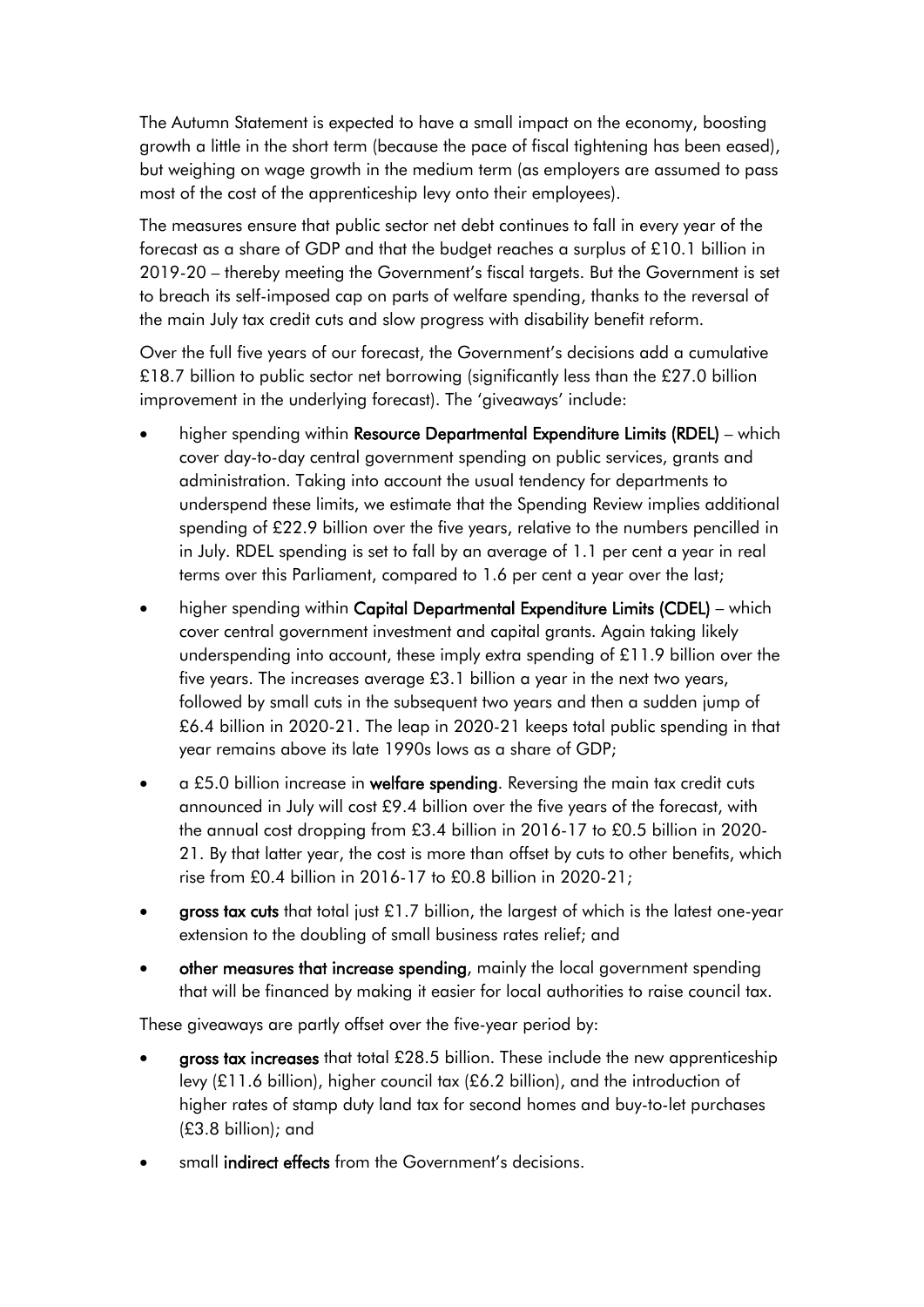

### Chart 1: The effect of Government decisions on public sector net borrowing

As we warned might happen in our last *EFO*, the ONS has announced that housing associations will be reclassified from the private to the public sector, with effect from 2008. When implemented, we estimate that this will increase borrowing by  $£1.4$  to £4.6 billion a year and add 3.1 to 3.4 per cent of GDP to public sector net debt.

Compared to our July forecast, adjusted for that classification change, we have revised net borrowing this year down by £0.6 billion to £73.5 billion, as higher-thanexpected receipts outweigh higher-than-expected spending on disability benefits and by local authorities. We expect the deficit to shrink faster later in the year.

Borrowing then falls to just under £50 billion in 2016-17 and to less than £5 billion by 2018-19. In 2019-20 the Government is on course for a surplus of £10 billion, matching the headline figure at the July Budget despite a £1½ billion hit from the housing association reclassification. The Government then aims for a surplus of just under £15 billion in 2020-21, slightly larger than in July.

Despite the upward revision to public sector net debt that results from the reclassification of housing associations, we still expect debt to have peaked as a share of GDP in 2014-15 and to fall this year and across the forecast period (although it continues to rise in cash terms). As in July, asset sales make the difference between debt rising and falling as a share of GDP in 2015-16, with £30 billion expected in the financial year as a whole and £24 billion realised to date.

In terms of our economy forecast, since July:

• our GDP growth forecast is unchanged in 2015 at 2.4 per cent. We have then revised growth up a little in 2016 and 2017, reflecting both higher population growth (driven by higher net migration) and the Government's decision to slow the pace of fiscal tightening. Growth is slightly lower in the final year of the forecast, when demographic trends nudge the employment rate lower;